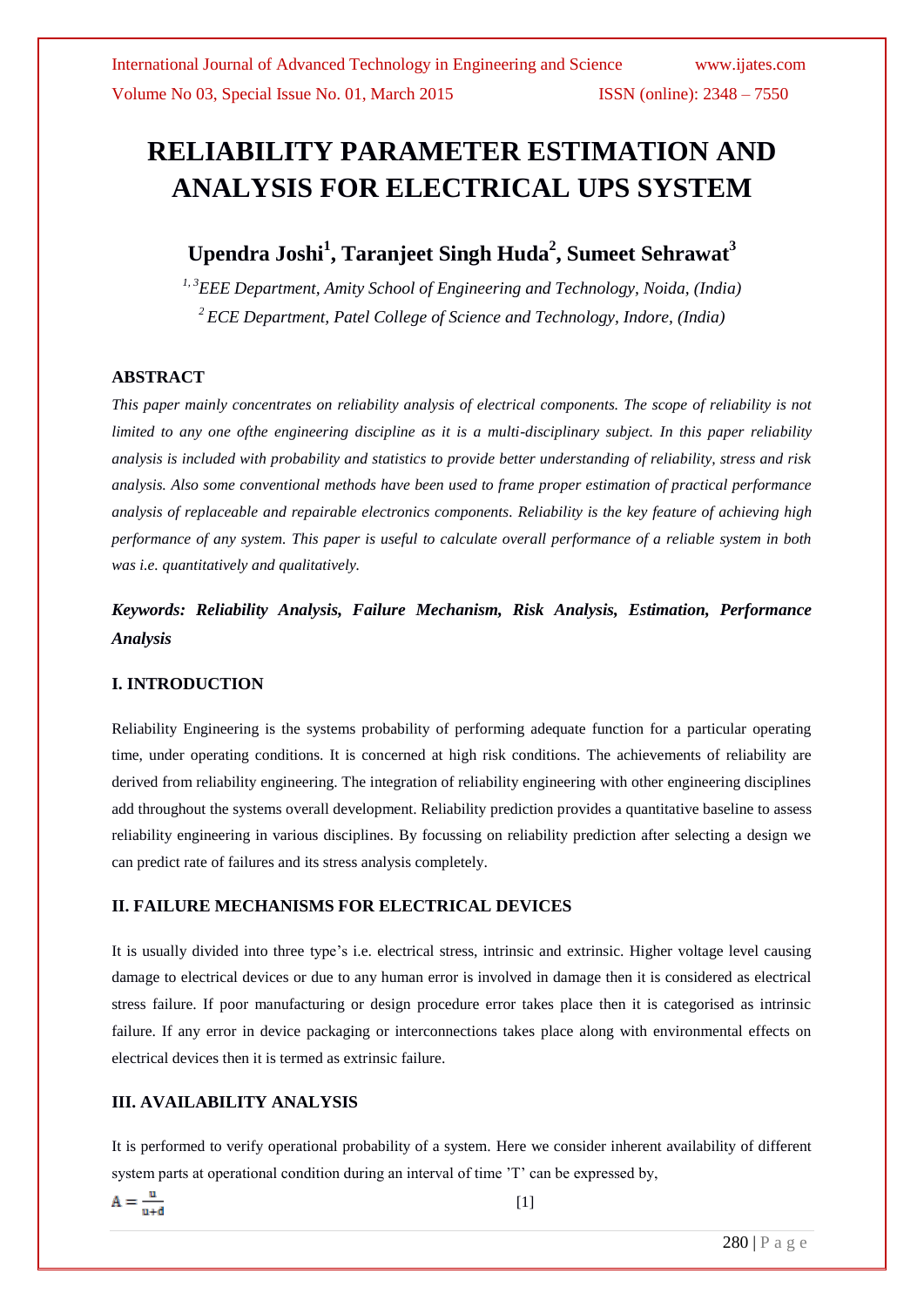### International Journal of Advanced Technology in Engineering and Science www.ijates.com Volume No 03, Special Issue No. 01, March 2015 ISSN (online): 2348 – 7550

| u  | d  | $\mathbf{A}$ |
|----|----|--------------|
| 56 | 32 | 0.636364     |
| 45 | 36 | 0.555556     |
| 52 | 24 | 0.684211     |
| 36 | 44 | 0.45         |
| 42 | 31 | 0.575342     |
| 58 | 21 | 0.734177     |
| 28 | 33 | 0.459016     |

Where 'u' is the mean uptime during time T and d is the mean downtime during time T,  $T = u + d$ .



MEAN AVAILABILITY ANALYSIS



■ 0-10 ■ 10-20 ■ 20-30 ■ 30-40 ■ 40-50 ■ 50-60

Graph 1. Comparison analysis of Availability data of power UPS system components

### **IV. ESTIMATING PARAMETERS VIA ARRHENIUS MODEL ANALYSIS**

Let us consider an electronic device to be tested under elevated temperatures of 30°C, 40°C and 50°C. Now we are assuming some data of 10 electrical components which we can take in consideration through practical performances as follows: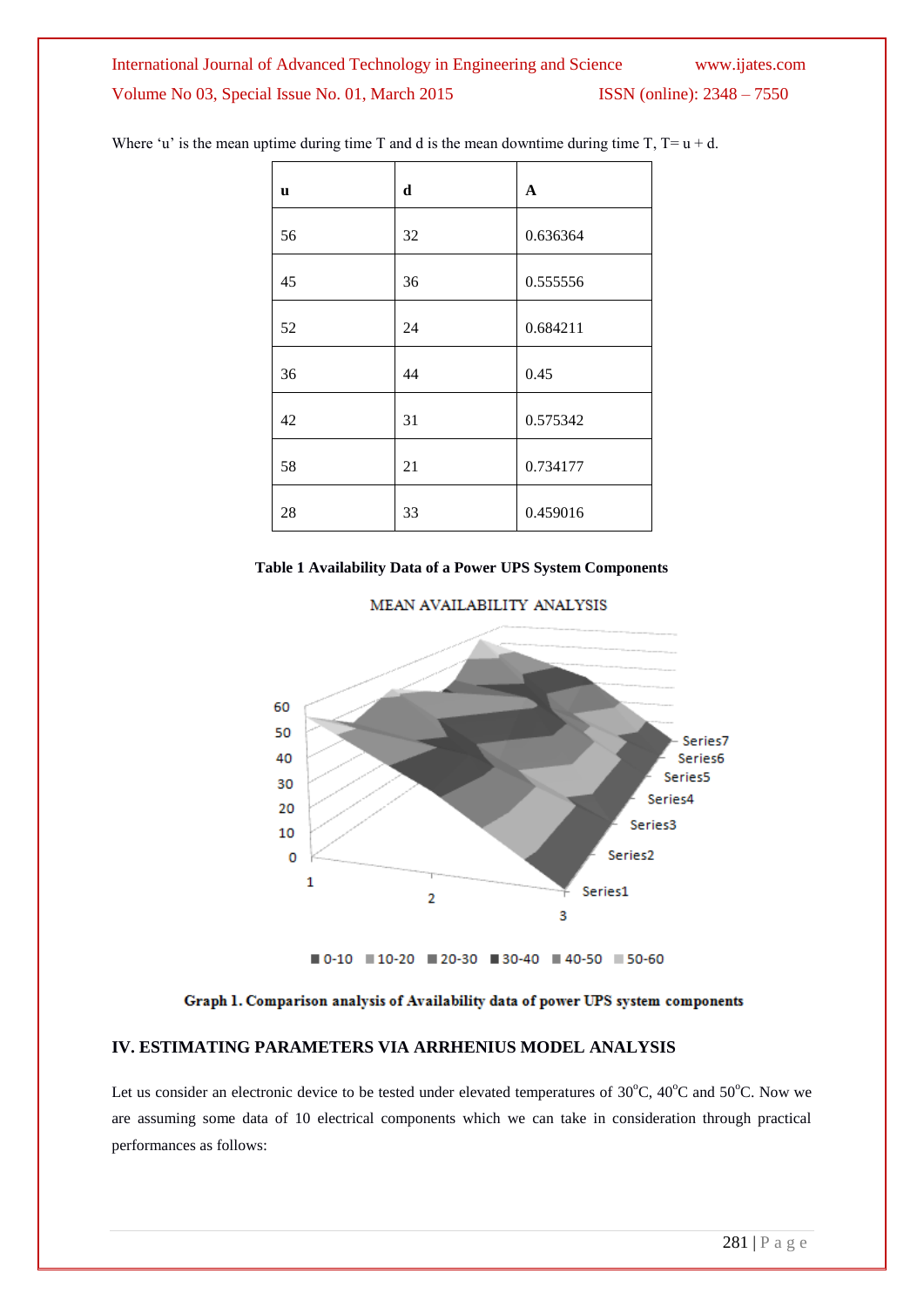# International Journal of Advanced Technology in Engineering and Science www.ijates.com Volume No 03, Special Issue No. 01, March 2015 ISSN (online): 2348 – 7550

| $30^{\circ}$ C | $40^{\circ}$ C | $50^{\circ}$ C |
|----------------|----------------|----------------|
| 1940           | 605            | 58             |
| 3518           | 633            | 64             |
| 4593           | 670            | 82             |
| 5563           | 750            | 78             |
| 7536           | 1290           | 132            |
| 10799          | 1398           | 188            |
| 11632          | 1856           | 231            |
| 15698          | 2096           | 244            |
| 19785          | 2163           | 314            |
| 22987          | 2855           | 326            |

**Table 2. Time to failure (t) in hours**

According to Arrhenius model we have,

$$
E(\ln t) = A + \frac{B}{r} \tag{2}
$$

| S.no.                    | $30^{\circ}$ C | $40^{\circ}$ C | $50^{\circ}$ C |
|--------------------------|----------------|----------------|----------------|
| 1                        | 7.570443       | 6.405228       | 4.060443       |
| $\overline{2}$           | 8.165648       | 6.45047        | 4.158883       |
| 3                        | 8.432289       | 6.507278       | 4.406719       |
| $\overline{\mathcal{A}}$ | 8.623893       | 6.620073       | 4.356709       |
| 5                        | 8.927447       | 7.162397       | 4.882802       |
| 6                        | 9.287209       | 7.242798       | 5.236442       |
| 7                        | 9.361515       | 7.526179       | 5.442418       |
| 8                        | 9.661289       | 7.647786       | 5.497168       |
| 9                        | 9.892679       | 7.679251       | 5.749393       |
| 10                       | 10.04268       | 7.956827       | 5.786897       |
| $\Sigma$ E[ln(t)]/10     | 8.99651        | 7.119829       | 4.957787       |

**Table 3. Logarithm Values of time 't' as ln (t)**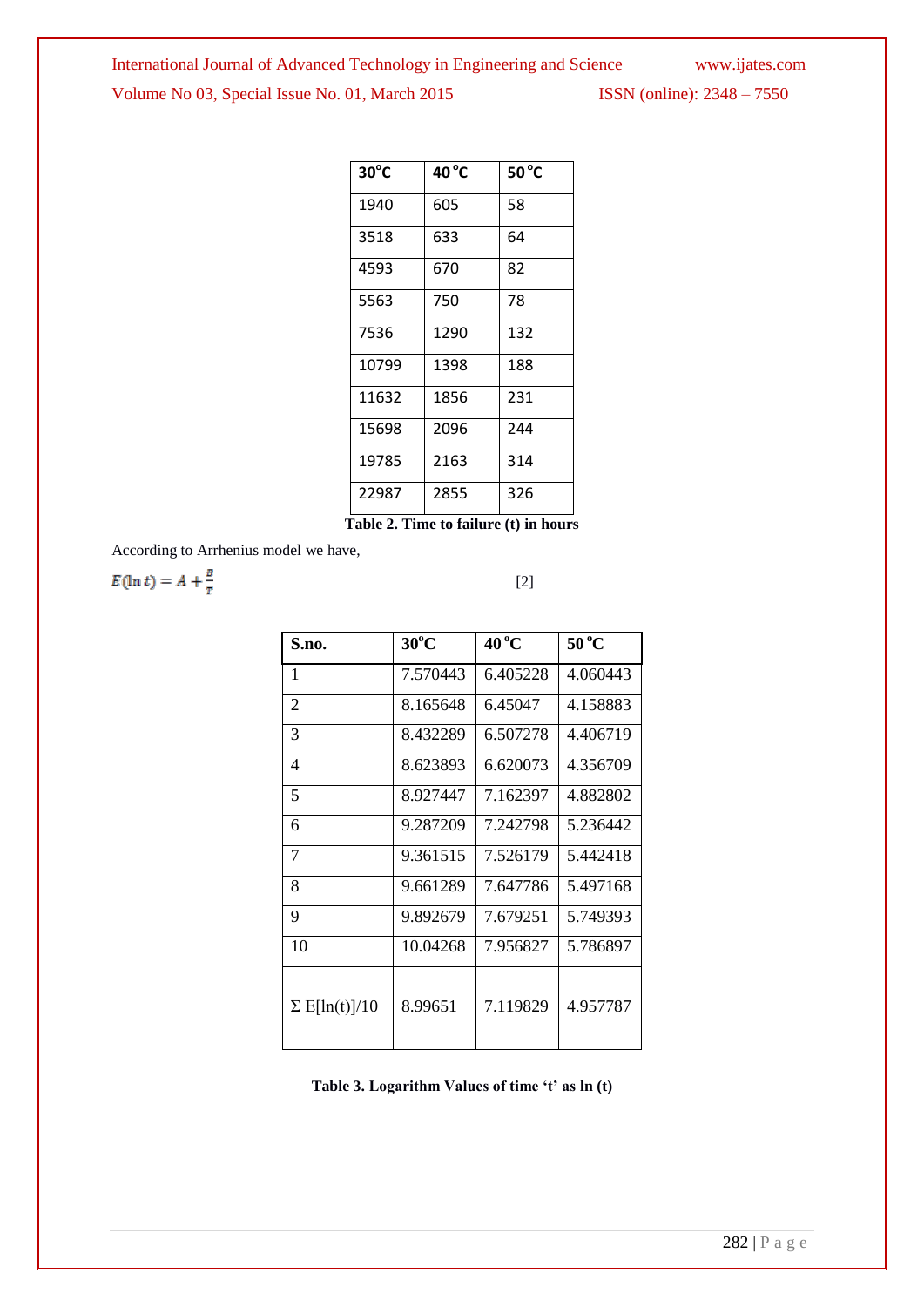

Graph 2. Arrhenius model - Regression analysis graph

Using transformations Y=ln t, x=1/T,  $\beta_0$ =A,  $\beta_1$ =B we have,

| $Y=E[ln(t)]$ | t °C | $x=(t^{\circ}C+273)^{-1}$ |
|--------------|------|---------------------------|
| 8.99651      | 30   | 0.0033                    |
| 7.119829     | 40   | 0.003195                  |
| 4.957787     | 50   | 0.003096                  |

#### **Table 4 Data Transformation of Arrhenius model**

Now by using above transformed data and line equation Y= $\beta_0$ +  $\beta_1$ x we can find estimates of parameters A and B as,

 $\hat{A} = \exp (\beta I) = \exp (-56.091) = 4.36504* 10^{-25} \text{ h}^{-1}$  and  $\hat{B} = 19742^{\circ} \text{K}$  [3]

### **V. PROBABILITY RISK ASSESSMENT**

PRA is a systematic procedure to investigate operational and building aspects of complex systems. By estimating and reducing major errors we can increase strength of any system. To analyse these errors we follow this process. Here are some major changes in this approach which have been taken place while studying this system:

- 1. Objectives and methodologies
- 2. Familiarization information
- 3. Logic modelling
- 4. Uncertainty analysis
- 5. Sensitivity analysis
- 6. Interpretation of results
- 7. Consequence determination